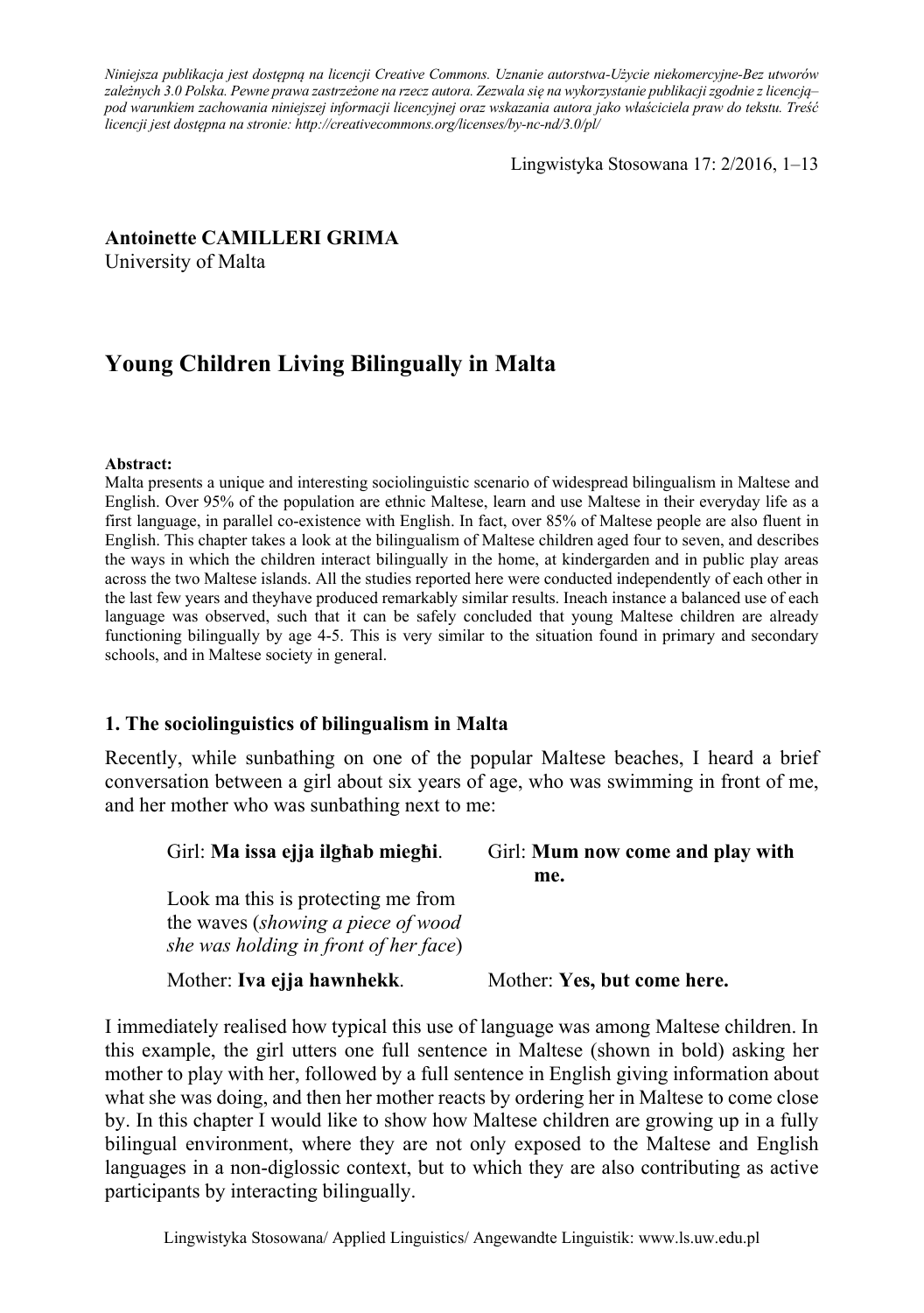The Maltese scenario presents a unique situation where one ethnic group functions bilingually on a daily basis. According to the traditional concept of languages as depicted by J.A. Fishman (1967), it can be described as bilingualism without diglossia because the two languages are used in all social domains and treated on an equal footing. Indeed, the majority of citizens have command of both Maltese and English, in both written and spoken formsto various degrees, and therefore, as explained by A. Hudson (2002) and by D. Snow (2010, 2013), such a context would be considered as non-diglossic. According to J.A. Fishman (1967: 85) a speech community that functions bilingually without diglossia must be showing signs of "rapid social change, of great social unrest, of widespread abandonment of prior norms before the consolidation of new ones". However, the Maltese context challenges this observation because Maltese society has been operating in this way for a good number of decades. While it is true that the Maltese language has been influenced by English on a number of linguistic levels such as the morphological and lexical ones, and that the variety of English used in Malta is described as Maltese English (J. Brincat 2011, A. Vella 2013) one cannot say that the Maltese language has been in any way 'swallowed' by this major international language, or that Maltese English is in any way unintelligible to the international community. In A. Camilleri Grima (2015) I explain this successful bilingual reality in terms of a healthy tension between valuing the Maltese language for identity and self-preservation, while adopting English for instrumental reasons in order to fit in with the rest of the world. There is no doubt that the fact that Maltese was recognised as an official European Union (EU) language in 2004 when Malta became a member state, strengthened the social and political standing of the Maltese language.

In this contribution I concentrate on young Maltese children and my aim is to describe and discuss how they function bilingually in Maltese and English in the home, at kindergarten and during play time in public gardens and play areas. I will start by presenting the local sociolinguistic context.

The Maltese Constitution recognises Maltese as the national language and both Maltese and English as official languages (Constitution of the Republic of Malta 1974, Section 5). Maltese law is written in both language versions, although the Maltese one is binding. In public administration, for example, the *Gazzetta tal-Gvern ta' Malta/ Malta Government Gazette* is published on-line in two separate language versions, but it is printed and is available in pdf format on-line with the two languagesappearing side by side on the same page, as shown in Figure 1.

| BORD TAD-DIRETTURI TAL-KORPORAZZJONI |  |
|--------------------------------------|--|
| <b>GHAS-SERVIZZI TAL-ILMA</b>        |  |

**WATER SERVICES CORPORATION BOARD OF DIRECTORS** 

NGHARRFU b'din illi bis-sahha tas-setghat moghtija lilu bl-artikoli 5 u 7 tal-Att dwar il-Korporazzjoni għas-Servizzi tal-Ilma, il-Ministru ghall-Energija u s-Sahha ghogbu jahtar mill-gdid lill-Bord tad-Diretturi tal-Korporazzjoni għas-Servizzi tal-Ilma kif jidher hawn taht b'sehh mis-27 ta' April, 2015 ghal perjodu ta' sena.

IT is notified that, in exercise of the powers conferred through articles 5 and 7 of the Water Services Corporation Act, the Minister for Energy and Health has re-appointed the Water Services Corporation Board of Directors with effect from the 27th April, 2015 for a period of one year.

*Figure 1. Extract No 608 from the Gazzetta tal-Gvern ta' Malta/MaltaGovernment Gazette (30 June 2015, page 11, 345)* 

Lingwistyka Stosowana/ Applied Linguistics/ Angewandte Linguistik: www.ls.uw.edu.pl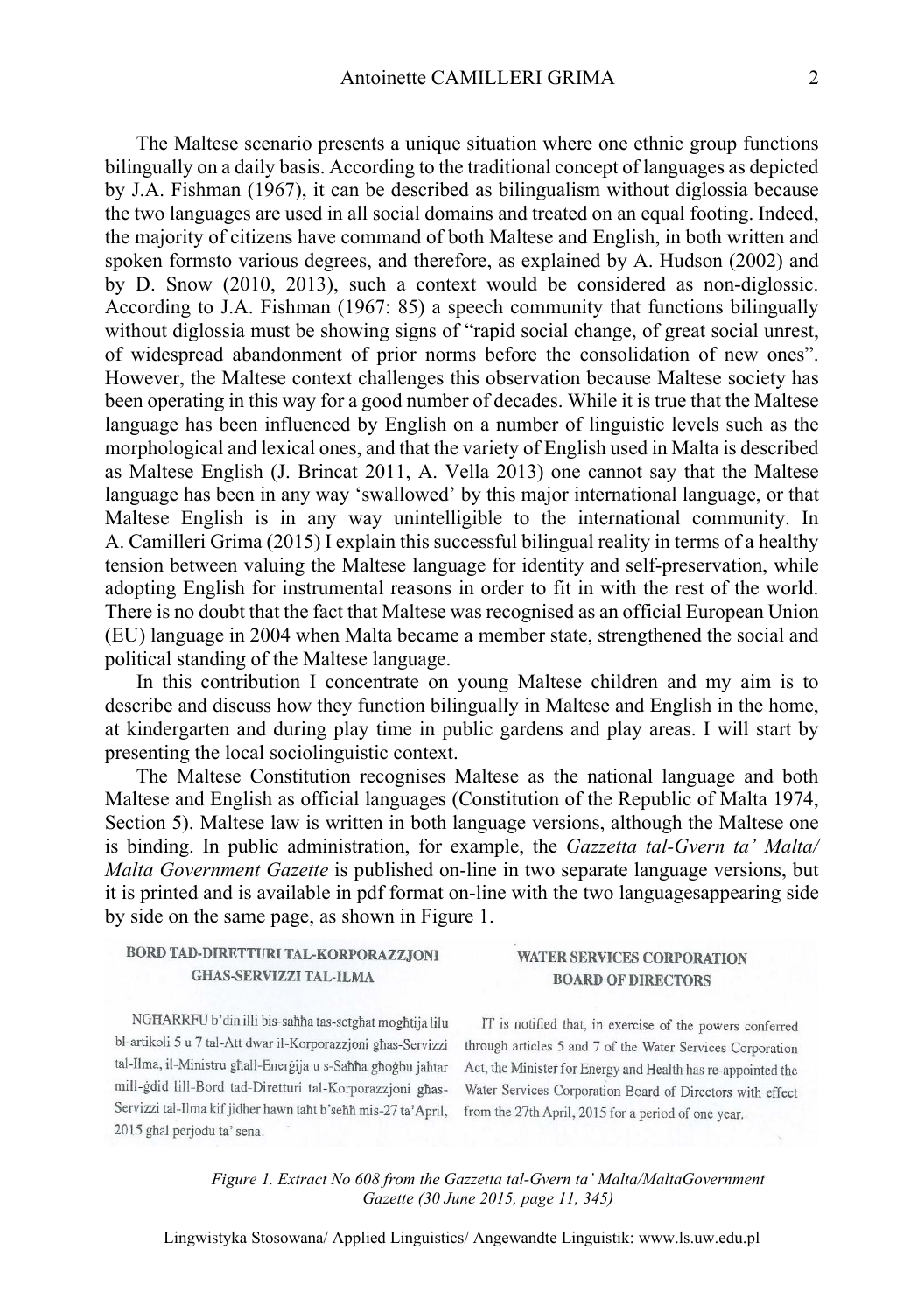The Maltese media is roughly equally divided into English and Maltese broadcasts on radio, television and in printed matter.Two of the four daily newspapers and five of the eleven weekly papers are in English. Out of the thirteen Maltese radio stations at least six broadcast in Maltese, a couple of others have programmes in both languages such as the University-based station *Campusfm*, and the rest broadcast only in English (A. Vella 2013). There are six local TV stations and on all of them most programmes are transmitted in Maltese, but films and documentaries, as well as adverts in English are shown. Films in Maltese in local cinemas have recently started to be shown, such as the successful film called 'Simshar' based on a real life tragedyat sea<sup>1</sup>. Telenovelas in Maltese on local TV stations are very popular. English documentaries and other programmes in English on TV, and films in English at the cinema, are shown without dubbing. In 2015 a new radio and TV station were inaugurated in order to transmit live parliamentary sittings which are always carried out in Maltese.

In education, although the teaching of the majority of subjects relies on textbooks in English starting from the Early Years upwards, the use of Maltese is widespread especially as a spoken medium of communication among learners and between the teacher and the learners (A. Camilleri 1995). Bilingual classroom discourse in Malta has been well researched, and there is clear evidence that the learners' linguistic repertoires, including the dialects of Maltese, Standard Maltese and English are,in many cases, admirably used to promote and sustain learning across subjects (A. Camilleri Grima 2013, M.T. Farrugia 2013, H. Gauci/ A. Camilleri Grima 2013). It will suffice to say that at school leaving age (age 16), the national matriculation examinations required for entry to futher education include five subjects,namely Maltese History, Social Studies, Religion, European Studies, and Environmental Studies,in which candidates are allowed to answer questions in either Maltese or English.The language subjects are examined in the language under investigation and the rest are examined in English. To gain entry to a post-secondary institution and/orto the University of Malta, candidates must pass the examinations in Maltese, English, Mathematics and one Science subject.To enter teacher education courses at the Faculty of Education of the University of Malta, passes in written and spoken proficiency tests in both Maltese and English are obligatory. The *de facto*bilingual school policy has been in place for many decades and it will remain so in the foreseeable future given that both the Maltese government, as well as European policy, support bilingualism (Commission of the European Communities 2007, Council of Europe 2015).

National statistics,based on self-report data, give a clear picture of how the vast majority of the Maltese people are bilingual, with more than a third of them being trilingual (Table 1).

 $\overline{a}$ 

<sup>&</sup>lt;sup>1</sup> http://www.imdb.com/media/rm2597570816/tt2521700?ref =tt\_ov\_i#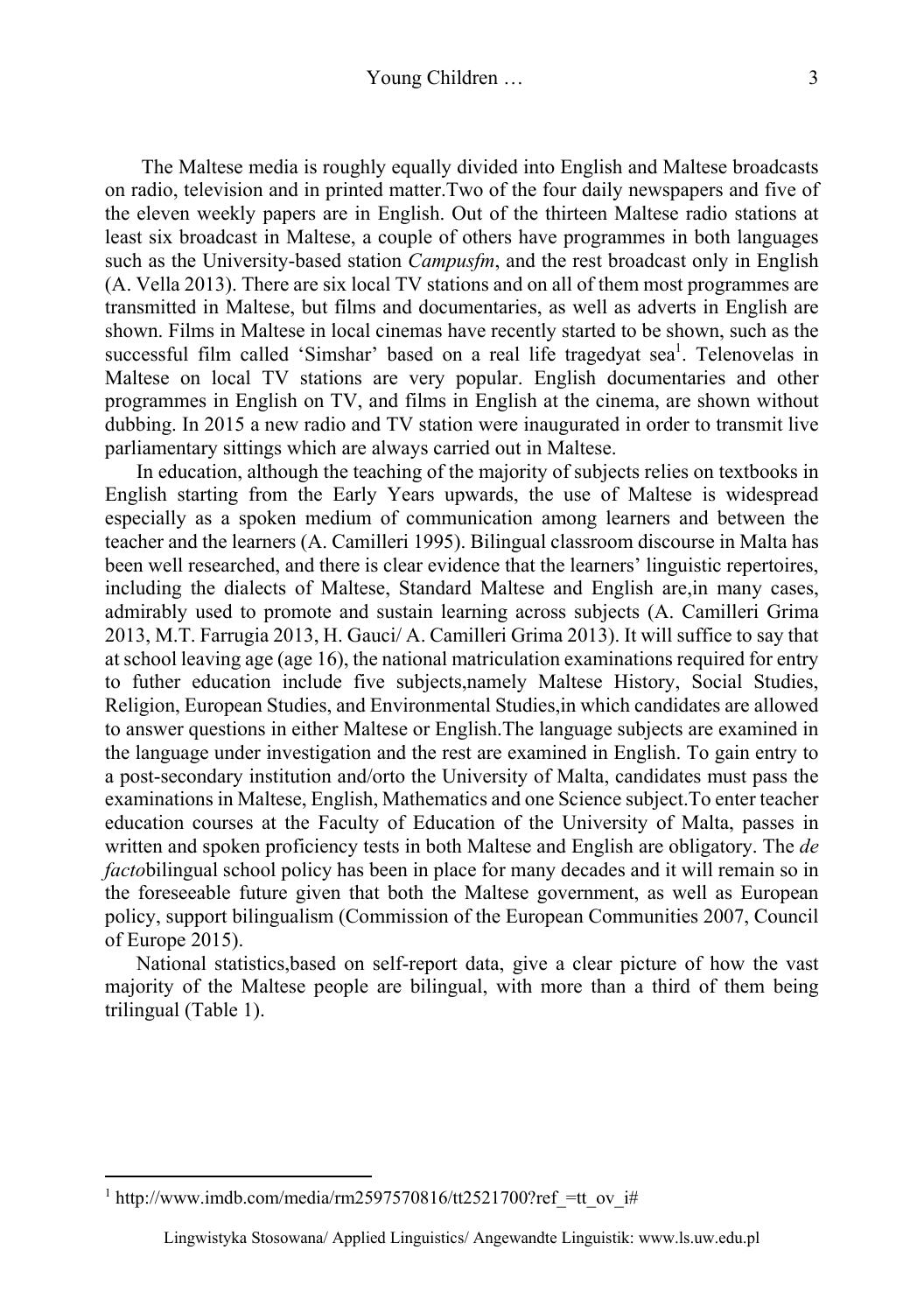| Languages |         |         |         | % of Maltese citizens |
|-----------|---------|---------|---------|-----------------------|
| spoken    | Well    | Average | Total   |                       |
| Maltese   | 352,121 | 5,571   | 357,692 | 90%                   |
| English   | 248,570 | 61,709  | 310,279 | 78%                   |
| Italian   | 93,401  | 62,863  | 156,264 | 39%                   |
| French    | 11,698  | 18,886  | 30,584  | 8%                    |
| German    | 3,979   | 3,987   | 7,966   | $2\%$                 |
| Arabic    | 3,948   | 2,457   | 6,405   | $1.6\%$               |

*Table 1. Languages spoken in Malta (Adapted from the Census of population and housing 2011, National Statistics Office 2014)* 

The essential characteristics of the speech community under investigation that need to be highlighted are that, (i) it consists of a single ethnic group; (ii) it has experienced bilingualism historically for many centuries. For instance,there was a degree of bilingualism concerning the Maltese vernacular and the Latin and Italian languages from the Middle Ages to the latter part of the ninteenth century(J. Brincat 2011); (iii) both Maltese and English have been present in the education system since education became compulsory for all at the beginning of the twentieth century under British rule; and (iv) to a lesser or greater degree the Maltese population has been functionally bilingual in Maltese and English for decades, with each language expanding its roles, e.g. English gaining important ground in the tourism industry which is the mainstay of the Maltese economy, and Maltese developing intensively in terms of lexicalelaboration. Malta's entry to the EU offered the opportunity for EU legislation to be translated into Maltese, and this created a new translation and interpreting industry. Such new language services brought about "an expansion of the language's functional range, allowing it to serve, for example, as a medium of scientific and technical discourse" (G. Ferguson 2006: 24). Since the focus of this article is on children, in the following sections I will focus on three domains: the home, the kindergarten, and the public play area, in order to describe the bilingual life of young Maltese children. In order to do this, I will draw mainly on the research conducted by M. Sultana (2014), T. Scerri (2015) and D. Caruana Lia (forthcoming).

#### **2. Bilingualism in the home**

M. Sultana (2014) observed two boys (names changed to Aron and Brent) and two girls (names changed to Clara and Donna) aged 4–5 years in their homes. She visited the familiesfor an average of four hours per week at different times during the day, over a period of nine months during 2013. All four children who were chosen randomly by convenience sampling (L. Cohen/ L. Manion/ K. Morrison 2000: 102), resided in a central conurbation, attended the local state kindergarten and hailed from working class families where none of the parents had attended school beyond the age of 16. At the start of the study it was ascertained that all the parents spoke Maltese as L1 but also had knowledge of English. In addition to her field notes and recordings the researcher asked the parents to keep a language diary on certain days of the week for fourteen weeks in which they recorded samples of speech during activities such as waking up the child, getting the child dressed, during meals, dropping off or collecting the childfrom school and other daily routines.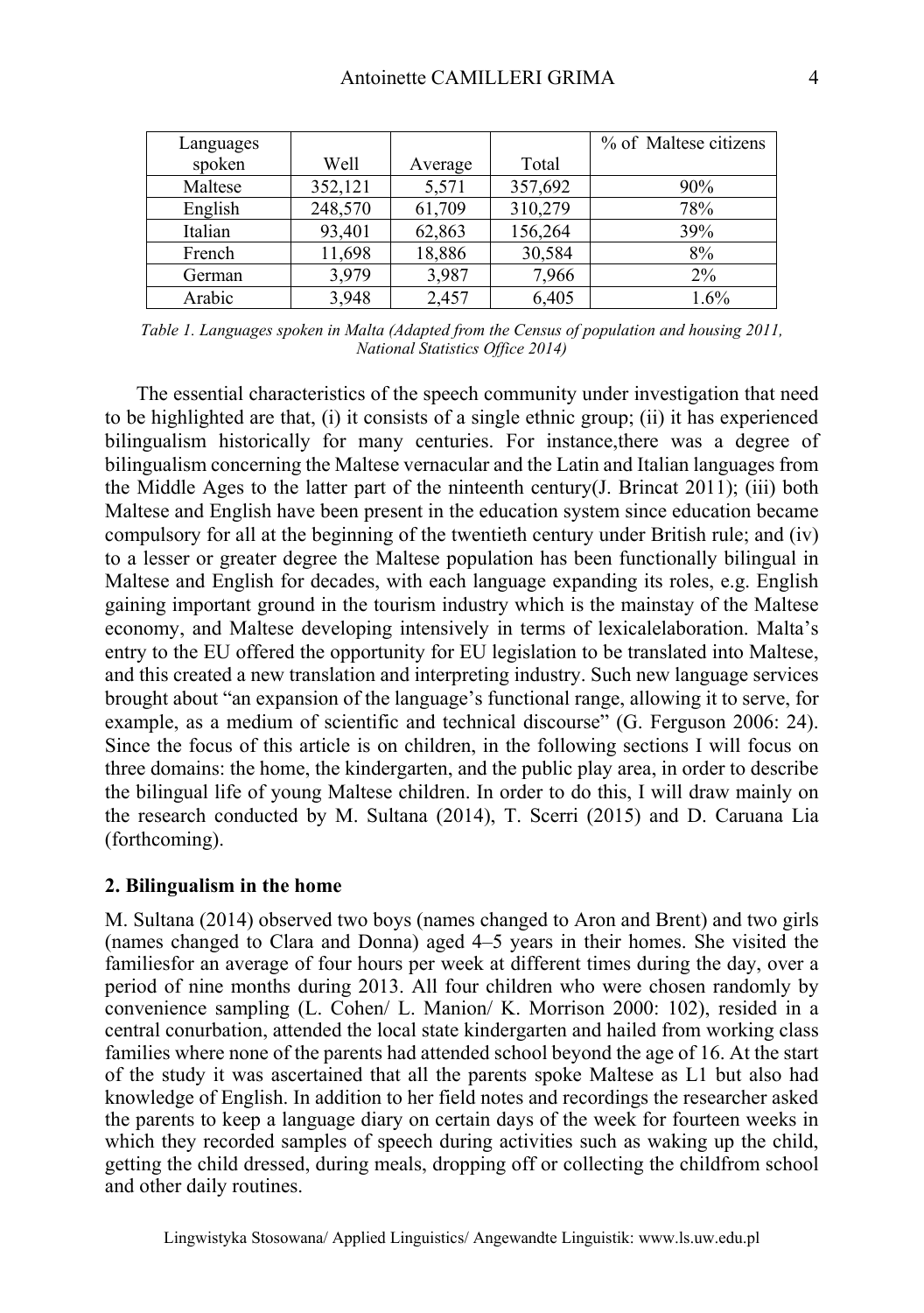Tables 2 and 3, based on M. Sultana's (2014) work,present a succinctpicture of the presence of Maltese and English in the home life of these children.Table 2 takes into account three types of activities carried out by the children, namely, wathching television, using the internet, and reading books. The internet is largely used in English, although Clara was observed to use one Maltese site. Books, on the other hand, were widely available in both languages. As Table 2 shows, books in English are likely to be more plentiful in the home.

|              | T.V. programmes           | Internet            | <b>Books</b>          |
|--------------|---------------------------|---------------------|-----------------------|
| Aron         | Only in English           | Only in English     | Equal number in       |
|              |                           |                     | Maltese & English     |
| <b>Brent</b> | All in English except one | Only in English     | Two-thirds in English |
|              | in Maltese and one in     |                     | and one-third in      |
|              | Italian                   |                     | Maltese               |
| Clara        | Mostly in English but     | All in English but  | Two-thirds in English |
|              | watched two in Maltese    | one site in Maltese | and one-third in      |
|              | and three in Italian      |                     | Maltese               |
| Donna        | Only in English           | Only in English     | In English except for |
|              |                           |                     | one book in Maltese   |

*Table 2. Children's exposure to Maltese and English at home* 

In order to obtain a more holistic picture of bilingual life at home it is necessary to look at Table 3which provides the percentages of spoken language in the homes of the four children. In the case of Aron, Brent and Clara, Maltese was much more profusely used than English by the children and their parents. In the case of Donna, there was a more balanced bilingual interaction.

|         |       | Aron    |       | Brent   |       | Clara   |       | Donna   |
|---------|-------|---------|-------|---------|-------|---------|-------|---------|
|         | child | parents | child | parents | child | parents | child | parents |
| Maltese | 87%   | 85%     | 81%   | 64%     | 76%   | 90%     | 47%   | 59%     |
| English | 13%   | 5%      | 19%   | 36%     | 24%   | 10%     | 53%   | 41%     |

*Table 3. Percentages of Maltese and English words used by children and their parents* 

Aron is an only son whose father works at the airport interacting mainly in English at work while his mother works in a factory using almost only Maltese. The language of the home is largely Maltese, but English is used in polite formulas, as in 'good morning' and 'please'; andto refer to items such as 'socks', 'noodles' and 'toast'. Aron did utter sentences in English occasionally such as, 'Today I am going to school with dad' when addressing the researcher. The researcher spoke Maltese to the child but the child was aware that she was a 'teacher' and this could have triggered his use of English. Many other utterances addressed to the mother were in Maltese: 'tini oħra għax għandi l-ġuħ' (*give me another one because I'm hungry*); 'ma rridx brodu, ma rridx laħam' (*I don't want broth, I don't want meat*).

Brent has an older sister aged eleven. Their mother is a housewife and their father is a computer technician and is more likely to use English at work than the mother. Although Maltese is clearly the dominant language of home conversation, the mother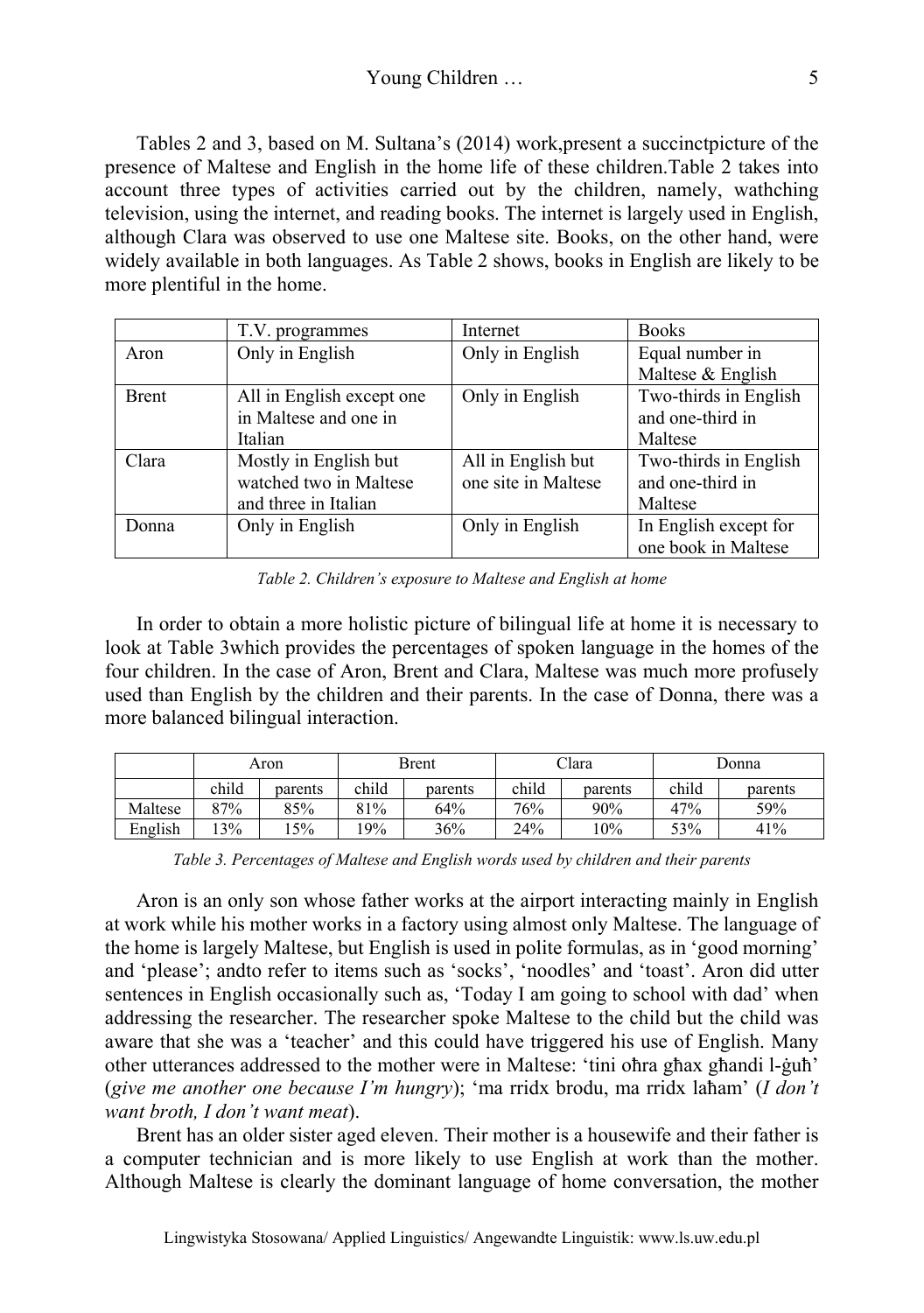said she makes a conscious effort to address Brent in English, for instance, when dropping him off at school: 'Bye', 'God Bless you', 'take care', 'be good', 'pay attention'. Brent's parents reported that they had made a conscious decision to adopt Maltese as the language of the home, and to expose their children to English through books and by occasionally using English with them. Brent's utterances in Maltese tend to be longer than those in English, as in:

| <b>Brent's utterances in Maltese</b><br>Iva kollox kilt<br>( <i>Yes I've eaten everything</i> ) | <b>Brent's utterances in English</b><br>Bye bye |
|-------------------------------------------------------------------------------------------------|-------------------------------------------------|
| Ma rridx laring illum.<br>$(I$ don't want any oranges today)                                    | Good night                                      |
| Ma rridx niekol is-soppa.<br>(I don't want to eat any soup)                                     | Show!                                           |
| Illum ghall-iskola?<br>(Are we going to school today?)                                          | I love pasta                                    |

Clara has an older brother aged ten. The mother is a housewife and the father is a store-keeper and they use Maltese throughout the day. Nevertheless, they sporadically use English, for instance during meal times: 'Do you want any more?', or when dropping off Clara at school: 'Bye, love you'. The mother admitted that she sometimes makes an effort to speak English to her daughter in order to provide Clara with an opportunity to feel more confident in an English speaking environment. The following are some examples of Clara's utterances:

| Clara's utterances in Maltese<br>Ma kiltx kollox illum.<br>(I didn't eat everything today) | Clara's utterances in English<br>Thank you. |
|--------------------------------------------------------------------------------------------|---------------------------------------------|
| Ma rridx aktar.<br>(I don't want any more)                                                 | Love you.                                   |
| Kemm hu tajjeb.<br>(This tastes really nice)                                               | Good morning.                               |

Donna has an older sister aged nine, and a younger brother aged two. The father works in a factory where Maltese is used and the mother is a housewife and uses Maltese predominantly in the household. However, during the observations it transpired that in the presence of the brother-toddler, English is used as a form of 'motherese', using words like 'paint', 'pink', 'chocolate', 'nice', 'police', 'cereal, 'strawberry milk'; and other adapted words like 'wakey, wakey' for 'to wake up', 'milky' for milk and 'facey' for 'face'. Given that the mother speaks in this way to the young brother, Donna imitates this and uses the same form of motherese. It is interesting that as A. Borg (2011) notes, the use of English as motherese is eventually replaced by the use of Maltese as the children grow older.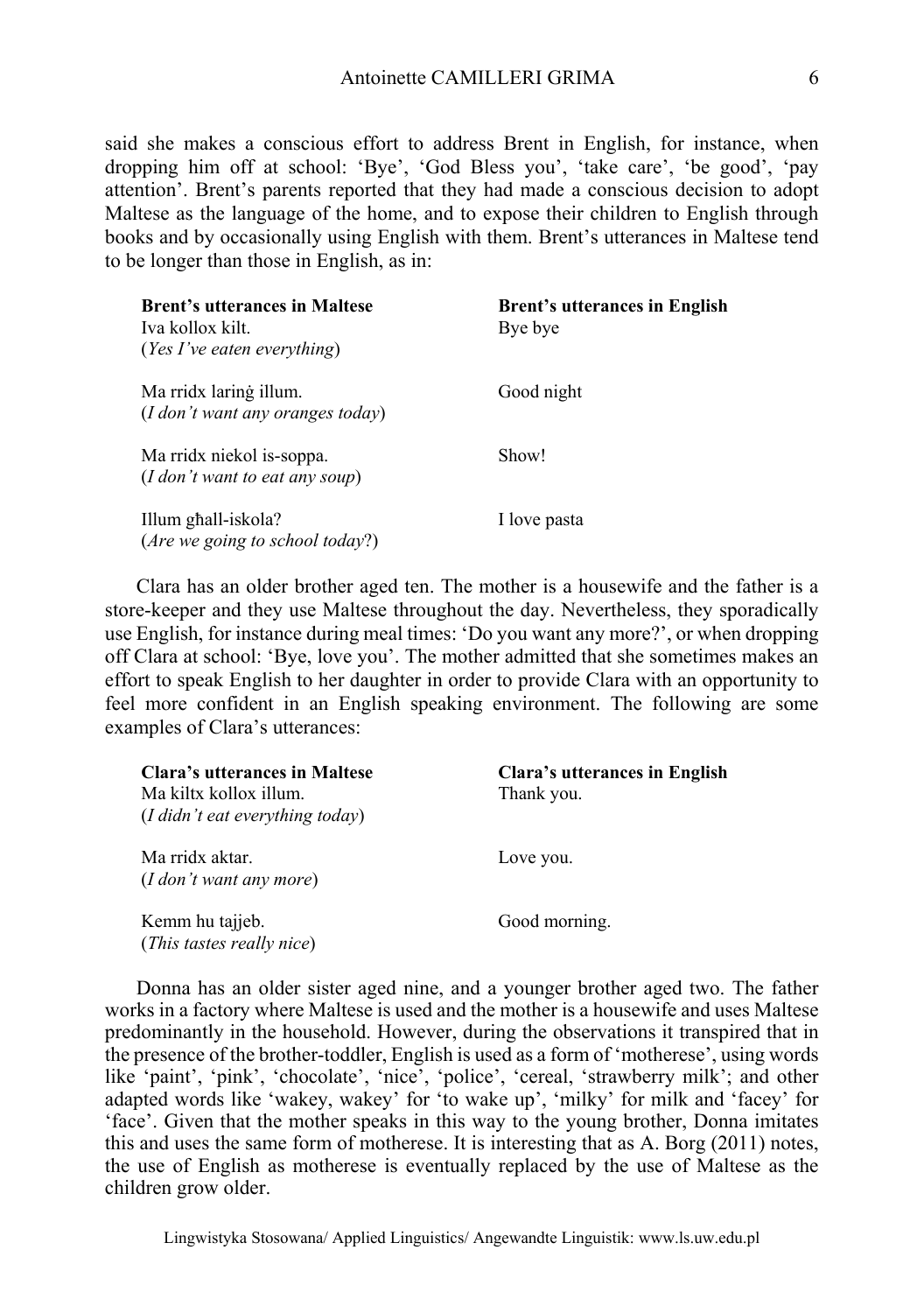The final reflection I would like to make about language use in the Maltese family is that all the parents included in M. Sultana's (2014) project were surprisingly aware of how Maltese and English were being used at home. The following quotations from the interviews with these parents illustrate how the children's parents spoke about their language use in the home:

L-iktar li nitkellmu bil-Malti. Bil-Malti drajt u l-Malti l-lingwa tagħna. Meta jkun hemm kliem aktar faċli bl-Ingliż bħal 'bus', 'car' nuża l-Ingliż biex ikun jaf jitkellem malbarranin u meta ma jkunx jaf xi kelma bl-Ingliż naqleb għall-Malti jew nuża terminu ieħor. (Aron's mother)

Donna qed titgħallem il-kuluri biż-żewġ lingwi imma l-aktar li nużaw l-Ingliż, pereżempju 'orange' mhux 'oranġjo', 'pink' mhux 'roża'. Meta nara li Donna mhix qed tifhem meta nsaqsiha għal xi kulur li ngħidilha bl-Ingliż, nirrepeti bil-Malti. (Donna's mother)

*We speak mainly in Maltese. I'm used to speaking Maltese and Maltese is our language. When I find easy words in English like 'bus', 'car' I use English so that Aron will know how to speak English to foreigners, and when he does not understand a word in English I switch to Maltese or use another term. (Aron's mother)*

*Donna is learning the colours in both languages but we use English more frequently, for example 'orange' not 'oranġjo', 'pink' not 'roża'. When I feel that Donna is finding it difficult to pick the right colour from a set of crayons if I ask her in English, I repeatthe colour in Maltese. (Donna's mother)*

During the interviews the parents were able to speak about their employment of bilingualism fluently and with ease. They all explained that Maltese was the first language of the home, and that they were aware of how English pervades their children's life; of how they sometimes shifted from one language to another and of how at times they made an effort not to; and that their overall belief was that while Maltese was a natural and obvious choice, it was necessary to expose their children to English as this was crucial in education and for life. This perspective that English is synonymous with education is also attested by A. Borg (2011).

## **3. Bilingualism in early childhood education**

The first study in Malta that looked specifically at language in a kindergarten setting through observation was that of I. Banković (2012). This was a case study that studied language use in two kindergarten classrooms with children aged 4. According to I. Banković (2012: 72):

The findings showed that acquisition of English was a priority. Activities which had great potential for children's learning and development were organised. These include storytelling, drama and crafts.

Similarly, M. Sultana (2014) conducted six hours of observation in three kindergarten classrooms in alarge state school located in the largest town of Malta. Table 4 gives an idea of how the teachers of the children mentioned in the previous section, Aron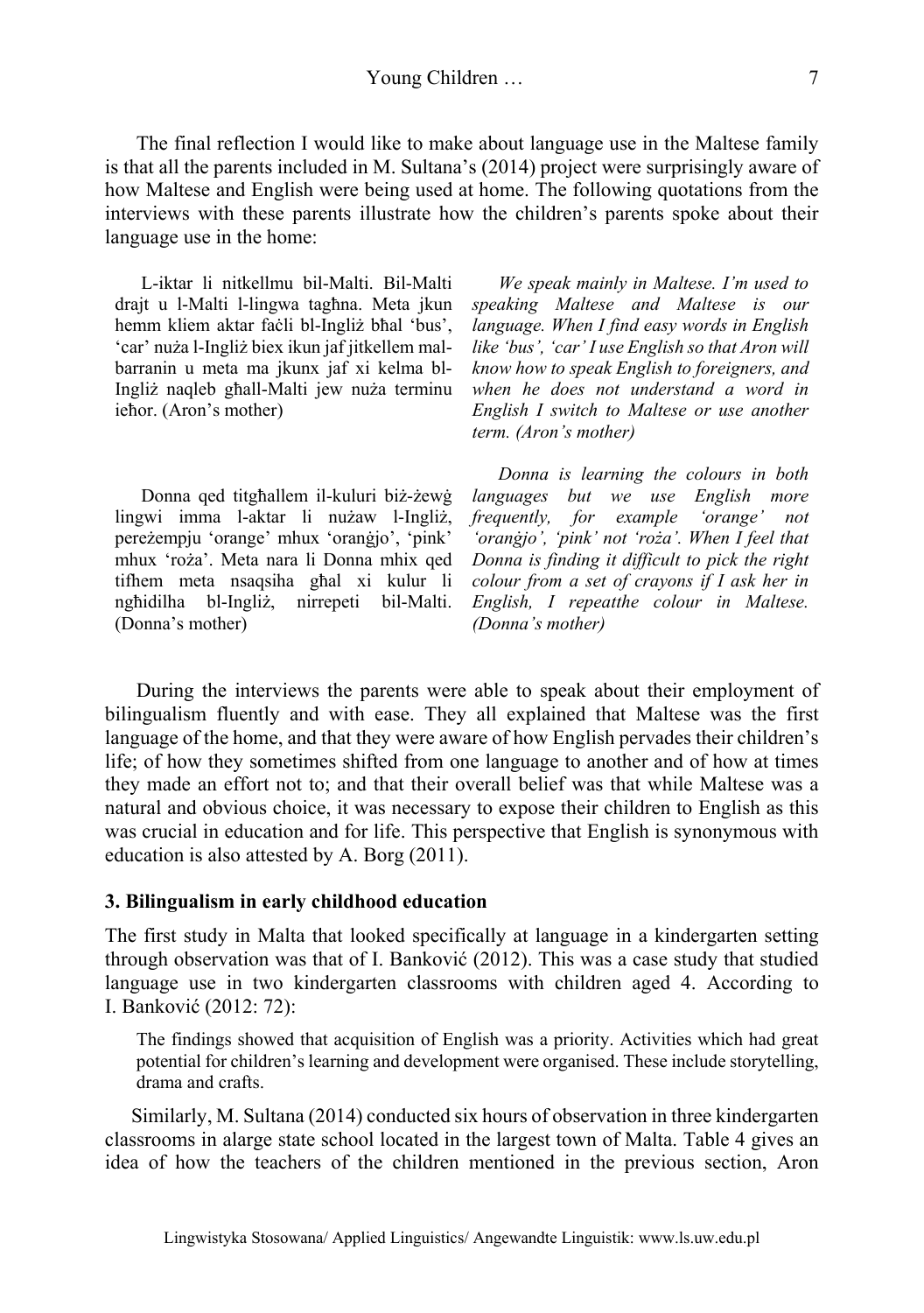| Number of activities by language during researcher's observation period |         |         |                |  |
|-------------------------------------------------------------------------|---------|---------|----------------|--|
|                                                                         | English | Maltese | Both languages |  |
| Teacher A                                                               |         |         |                |  |
| Teacher B C                                                             |         |         |                |  |
| Teacher D                                                               |         |         |                |  |

(Teacher A), Brent and Clara who were in the same class (Teacher BC), and Donna (Teacher D), adopted language by activity.

The information gleaned from Table 4 suggests that while Teacher A and Teacher BC conducted many activities in Maltese with a majority of activities utilizing both languages, Teacher D emphasised Maltese. Indeed, the teacher herself is a significant variable when it comes to language choice in Maltese classrooms (A. Camilleri 1995). As mentioned by I. Banković (2012), M. Sultana (2014) also refers to the use of songs, CDs, and games in English and, in fact, this naturally results in the use of English and Maltese within the same activity because the dialogue and interaction with the children in activities using English media tends to involve Maltese anyway.The following is an outline of a two-hour period of observation in Aron's kindergarten classroom:

| <b>Children</b><br>First:<br>watch<br>video in English called<br>'Noah's Ark' twice                                            | The volume of the video is This lasts 35 min.<br>very low and the children do<br>not seem to be paying much<br>attention.                                                                                           |                                                                                                                                                                                   |
|--------------------------------------------------------------------------------------------------------------------------------|---------------------------------------------------------------------------------------------------------------------------------------------------------------------------------------------------------------------|-----------------------------------------------------------------------------------------------------------------------------------------------------------------------------------|
| Second:<br>Activity<br>in<br>English<br>about<br>letter<br>sounds like 'cl' (cliff,<br>clap), including a word<br>search game. | The children write down<br>words, colour the words<br>starting with the 'cl' sound.                                                                                                                                 | This session lasts 45 minutes.<br>The teacher speaks mostly in<br>English to the group and to<br>individual pupils but towards<br>the end of the activity<br>switches to Maltese. |
| Third:<br>Activity<br>in<br>Maltese, including reading<br>and vocabulary work.                                                 | At the start of the activity the<br>teacher specifies that now<br>they are shifting language to<br>Maltese 'Mela tfal, issa ha<br>naqilbu ghall-Malti'<br>(so,<br>children, now we<br>are<br>switching to Maltese). | This activity lasts for 30<br>minutes and ends with a<br>prayer in Maltese.                                                                                                       |

It is typical of teachers to draw pupils' attention to the use of either Maltese or English at any point in the interaction. In the example from Teacher A's class above it was toward the end of the activity in English, and highlighting that the next activity was going to be in Maltese, that the teacher announces the switch from English to Maltese. However, in the following excerpt transcribed from a recording of an activity in Teacher BC class (M. Sultana 2014: 52), the teacher requests the use of English half-way through the interaction: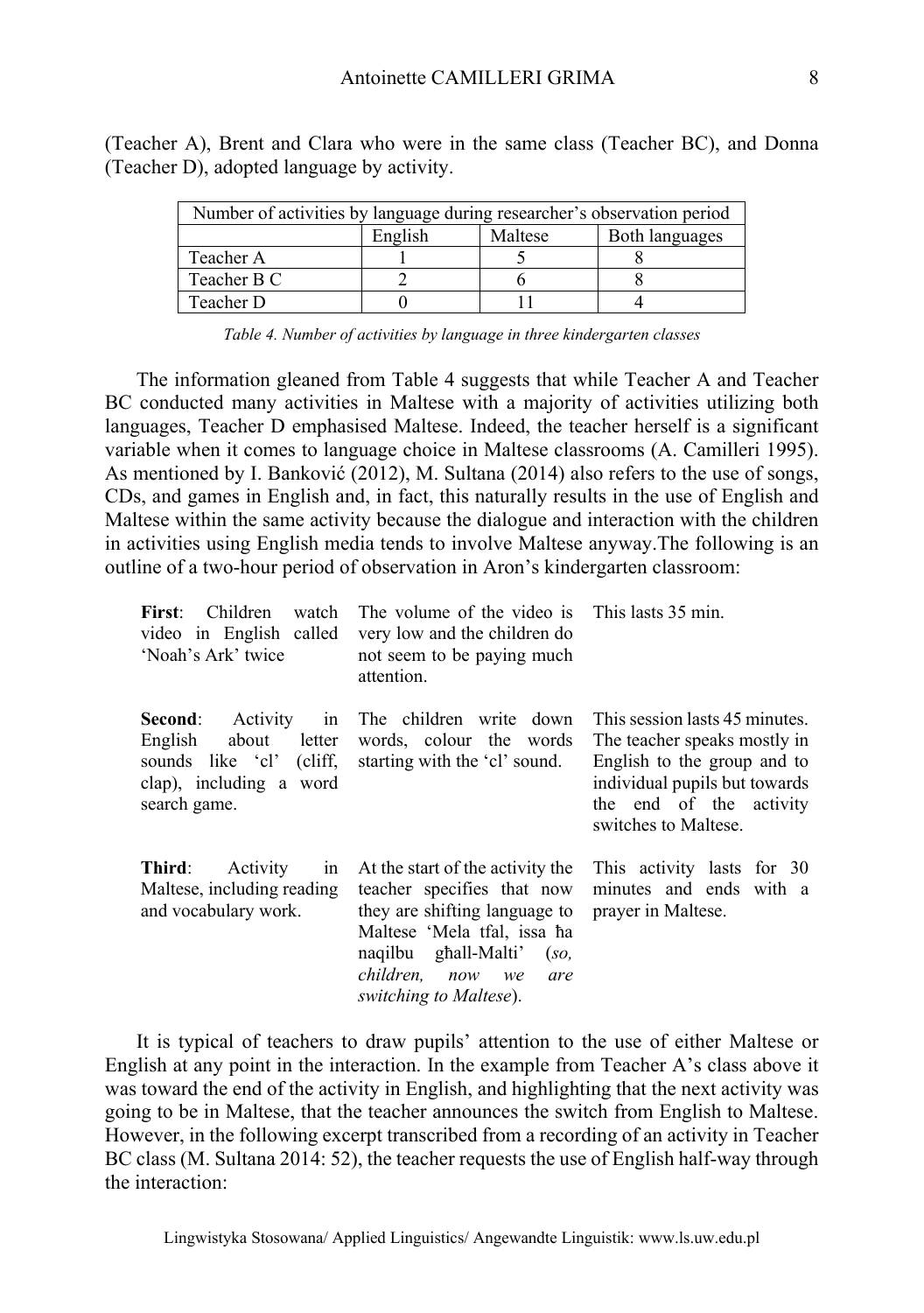| Teacher      | Interaction<br>What should we do before we cross the            | Translation                      |
|--------------|-----------------------------------------------------------------|----------------------------------|
| <b>Brent</b> | road?<br>Inharsu 'l hemm u 'l hemm.                             | We look there and there          |
| Teacher      | Why?                                                            |                                  |
| <b>Brent</b> | Biex jekk ikun hemm karozza nieqfu.                             | So that if we see a car we stop. |
| Teacher      | Try to speak in English                                         |                                  |
| <b>Brent</b> | When we are crossing the road we look this<br>way and that way. |                                  |
| Teacher      | Very good!                                                      |                                  |

Even from this brief interaction one can appreciate how Brent could understand and speak English, but using Maltese came more spontaneously to him as he answered in Maltese to the teacher's questions in English. The teacher, on her part, insisted on an answer in English and Brent was able to give it. This is quite typical of bilingual use in Maltese classrooms throughout the age groups (A. Camilleri Grima 2013, M.T. Farrugia 2013).

D. Caruana Lia (forthcoming) has observed, recorded and transcribed kindergarten lessons with children aged 4 in two different schools. The data on language use that emerges from her lesson transcriptions is very interesting, and concurs with previous findings. For example, in one of the story-telling activities, there is constant reference to explicit metalinguistic awareness activities, as in, 'X'ngħidulha bil-Malti?' (*what is this called in Maltese*), and 'X'number hu tnejn in English?' (*How do you say number 2 in English*). During a reading activity the book is in Maltese but rather than simply reading it out aloud the teacher discusses the pictures with the children. This means that they sometimes identify objects in the pictures using English, like 'tomatoes', 'pumpkin' and 'treat'; and sometimes in Maltese, like 'pala' (*spade*) and 'gallinar' (*hen coop*). Many a time, when the children give the word in English the teacher asks explicity for the equivalent word in Maltese 'Black in English. Bil-Malti x'ngħidulu black?' (*What is black in Maltese*?); or simply repeats the word or phrase in Maltese. 'kanna tal-ilma in English jgħidulha water spout' (*in English is called water spout*). This happens at other moments during the day like in the morning when the teacher says 'good Morning in English u bonġu bil-Malti hux veru?' and 'Ejja tlaqna, hurry up'. More significant is when during the teaching of the alphabet the teacher asks for a student's name that starts with the 'sound 'ġ' in English and another one with 'j' in English'. The letter 'ġ' in Maltese sounds like the first letter of George and the 'j' as the first letter of Yanika. So the teacher emphasizes how the names sound in English by referring to alphabet letters in Maltese.

During an activity which involves the practice of numbers, and includes a number song in English, all the numbers are uttered in English (D. Caruana Lia, forthcoming). The following is an excerpt from the conversation that follows the song: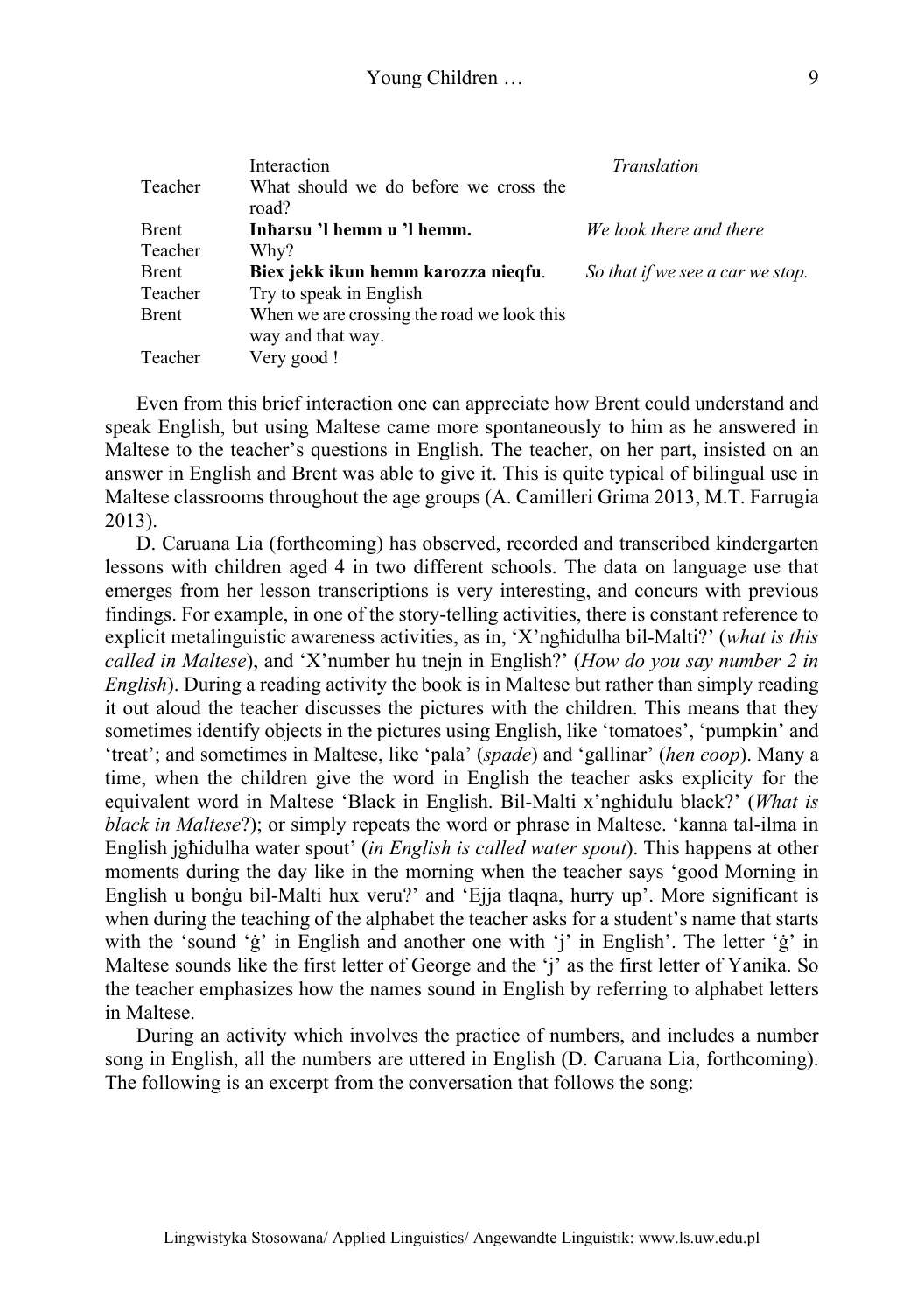|         |                                                                  | <i>Translation</i>          |
|---------|------------------------------------------------------------------|-----------------------------|
| Teacher | Dak x'number hu? (pointing to different<br>numbers on the board) | What number is that?        |
| Girl    | Five, seven, six.                                                |                             |
| Teacher | <b>Brava</b>                                                     | Good girl.                  |
| Girl    | Four                                                             |                             |
| Teacher | Ghoddhom.                                                        | Count them.                 |
| Girl    | One, two, three, four.                                           |                             |
| Teacher | Dan x'number hu? (pointing to different<br>numbers on the board) | What number is this?        |
| Girl    | Five, four, three, six.                                          |                             |
| Teacher | Very good! Tini six.                                             | Very good! Count to six.    |
| Girl    | One, two, three, four, five, six.                                |                             |
| Teacher | Very good. Capcpulha. (The children<br>clap their hands)         | Very good. Give her a hand. |

The use of Maltese and English when referring to numbers was researched by M. Cucciardi (1990). He found that Maltese people refer to numbers in English when telling age, class at school, bus numbers, bus fares, and lotto numbers.The same group of respondents used Maltese when giving the time and telling the number of family members. When referringto the cost of objects there was a tendency to use English when mentioning cents and Maltese when referring to pounds (Cucciardi's study was conducted prior to the introduction of the Euro). When giving the date or the date of birth, there often was a mixed language construction as in: 'it-tmienja ta' Jannar, nineteen seventy-four' (8 January 1974).

As a concluding remark on the use of Maltese and English at kindergarten level, it must be affirmed that teachers often draw the children's attention to whether they are speaking one or the other language, often ask for the equivalent word in the other language, and when giving instructions or explaining something they repeat in both languages: 'Close your eyes. Għalquhom sew. Kulħadd għajnejh magħluqin sew. So I want you to close your eyes. Close your eyes' (*Close your eyes properly. Everyone close their eyes tight*), and as in 'Twaħħal, sticky, hux vera twaħħal? (*It is sticky, isn't itsticky?*).

## **4. Bilingualism in public play areas**

T**.** Scerri (2015) carried out extensive data collection in public play areas and gardens across the islands of Malta and Gozo.This researcher (T. Scerri 2015) spent about thirty hours observing a random sample of children and noting their linguistic interaction. Several of her findings are noteworthy of mention, such as the fact that in Malta's island of Gozo the parents or adult carers are much more likely to be involved in the child's play: 81% of conversations in Gozo involved an adult, while 45% of conversations in Malta involved an adult. However, both in Malta and Gozo, whenever an adult was involved it was largely to give instructions and directions to the children. Indeed, in only one conversation held between a mother and her son did the mother ask questions about colours instead of instructing him to do something using the imperative form. Another important finding is that while in Malta the languages used are Standard Maltese and English, all the conversations recorded in Gozo consist of dialectal Maltese and English.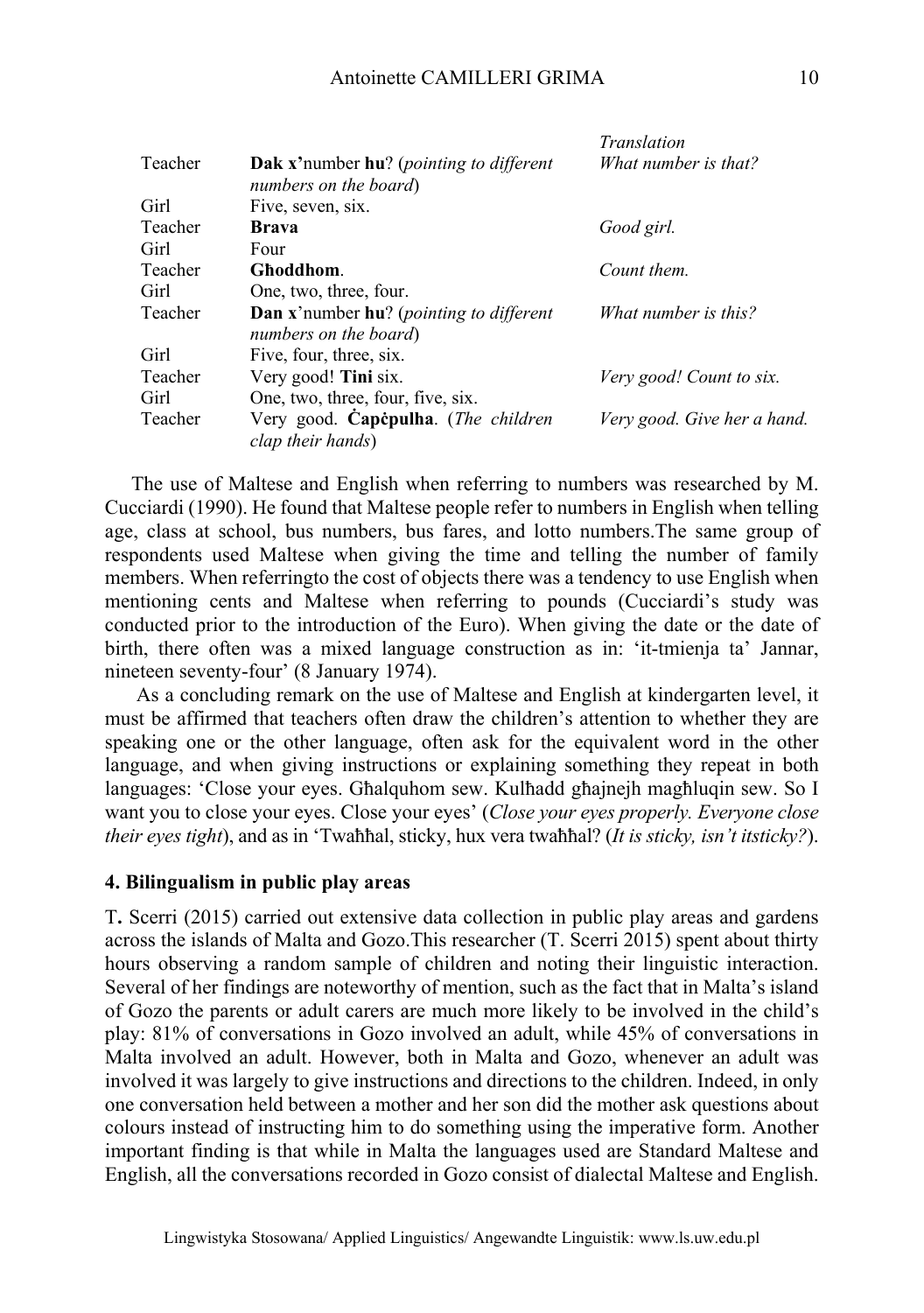(For detailed reviews of dialects in Malta and Gozo see M. Azzopardi-Alexander 2011, A. Borg 2011, A. Camilleri Grima 2009).

T. Scerri's (2015) analysis is largely qualitative, but she also produced word counts in order to quantify the use of Maltese and English. Out of a total of 5,024 words, 2,713 (54%) are in Maltese and 2,311 (46%) are in English. This is rather similar to a word count based on a set of lesson transcriptions noted in another study (A. Camilleri 1995), which included 48% Maltese words and 52% English ones. T. Scerri (2015) gives a breakdown of her word count by locality in Malta and Gozo. It transpires that in Gozo 63% of words are uttered in Maltese as opposed to 37% in English. In Malta, there are four localities (Naxxar, President's Garden in Attard, Sliema, Ta' Qali) with a significantly higher percentage of English words as opposed to three localities (Birzebbuga, Rabat, Qormi) where Maltese predominates.

T. Scerri (2015) found that it is not unusual for children to play together for some time without actually talking to each other. Furthermore, she noticed that when children talk during play their utterances tend to be very brief. In order to delve deeper into this issue I conducted an MLU (mean length of utterance) analysis of the play area transcripts in order to check whether there were obvious differences in the length of the children's utterances when they spoke in Maltese and in English. I found that the MLU of utterances in Maltese is 2.8, in English it is 3.6, and in utterances containing elements from both languages it is 4.4. This could be rather surprising at first, but upon further linguistic examination it comesto light that a semantic meaning in Maltese which is expressed in single word items, in English it requires two words or more. Consider the following examples, which are expressions with equivalent meaning, found in the data:

| <b>Maltese</b> | English    |
|----------------|------------|
| inżel          | climb down |
| ejja           | let's go   |
| attent         | watch out  |
| lesta          | I'm free   |

Furthermore, it is important to note that mixed language utterances amount to only 14% of the total number of utterances in T. Scerri's (2015) data, since 51% of utterances were in Maltese and 35% were in English. In the mixed utterances, 8% contain only one word in the other language, and among these Maltese tags in English utterances predominate, as in: 'It's rolling ok, *hux*?' (*isn't it*?). When whole phrases in each language are used in one utterance, as in: '*Pa nista'* I get down?' (*Dad, can I get down*?), such utterances would have a larger MLU. And more significantly, inter-sentential switching is much more frequent. Consider the following example from T. Scerri's (2015) transcript in which Boy A opens the conversation by asking a question in Maltese to which Boy B replies in English. When Girl A joins the conversaion she first usedEnglish and then immediately switched to Maltese. Girl B joins the interaction by first speaking in Maltese and then switching to English. Indeed, such intersentential switching is much more typical than mixed sentences.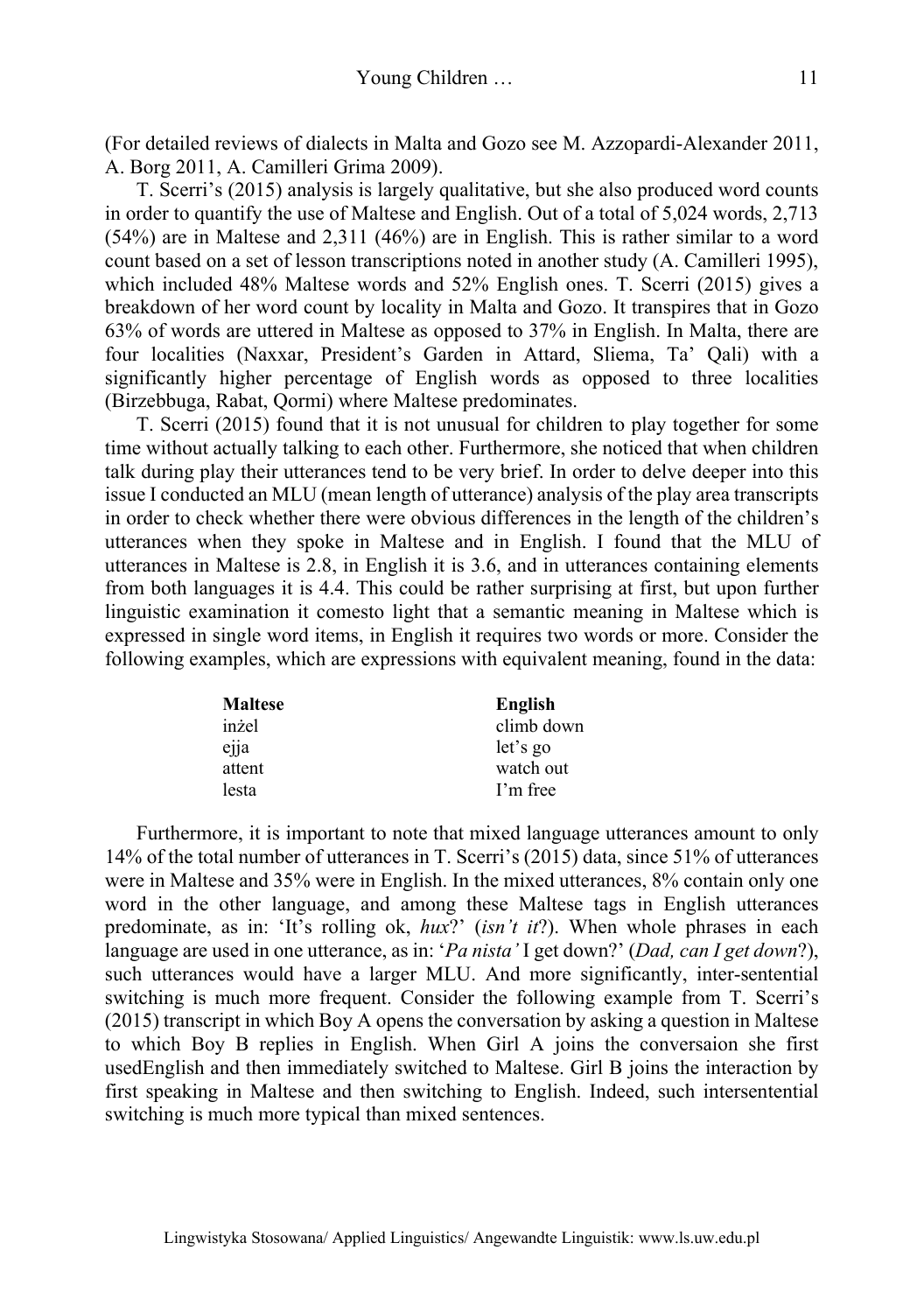|        | <b>Actual conversation</b>            | <b>Translation</b>         |
|--------|---------------------------------------|----------------------------|
| Boy A  | (after a short period of silent play) |                            |
|        | X'ghamiltu l-iskola?                  | What did you do at school? |
| Boy B  | Insects, ants, birds, parrots         |                            |
| Boy A  | Le, jien minn hawn (referring to the  | $No$ , I'm going this way. |
|        | direction of play)                    |                            |
| Girl A | Are you going?                        |                            |
|        | Jien minn hawn.                       | I'm going this way.        |
| Girl B | Ara x'ghamel!                         | See what he did!           |
|        | There's a big dinosaur.               |                            |
| Boy A  | I've had enough.                      |                            |
| Girl A | Ejja nerģghu nitilghu.                | Come let's go up again!    |

### **5. Conclusion**

Young children in Malta are exposed to two languages and probably other ones as well, through the media, in books, and their environment. At school, especially, there is a constant reference and awareness raising to which language is being used, such that if something is expressed in English the teacher would request the children to find the equivalent in Maltese and vice-versa. In fact, this is a fundamental characteristic of bilingualism in Malta, i.e. there is a constant and obvious individual and social consciousness of whether communication is being carried out in English or Maltese.

In A. Camilleri Grima (2001) I examined the relationship between language use in the Maltese bilingual classroom on the one hand, and in the societal context within which the classroom is embedded, on the other.I concluded that the classroom is a microcosm of Maltese society because the discursive and literacy events taking place inside it are a reflection of societal values and identities. In turn, they shape and elaborate the linguistic repertoire of Maltese bilinguals. The data presented in this chapter corroborates the previous findings because, for example, the reading of books and the use of internet sites by children is much more extensively done in English than in Maltese, while spoken discourse by parents, kindergarten teachers and young children is largely conducted in Maltese, The overall picture that emerges is one of balanced bilingualism across social domains.

## **References**

- Azzopardi-Alexander, M. (2011), *The vowel system of Xlukkajr and Naduri*. In: S. Caruana/ R. Fabri/ T. Stolz (eds.), Variation and Change. The Dynamics of Maltese in Space, Time and Society. Berlin, 235–254.
- Banković, I. (2012), *English as a Second Language in Early Childhood: a Case Study of a Maltese ECEC setting*. Thesis submitted as part of the Erasmus Mundus Master in Early Childhood Education and Care.
- Borg, A. (2011), *Lectal variation in Maltese*. In: S. Caruana/ R. Fabri/ T. Stolz (eds.), Variation and Change. The Dynamics of Maltese in Space, Time and Society. Berlin, 11–32.

Brincat, J.M. (2011), *Maltese and other languages. A Linguistic History of Malta*. Malta. Camilleri, A. (1995), *Bilingualism in Education. The Maltese Experience*. Heidelberg.